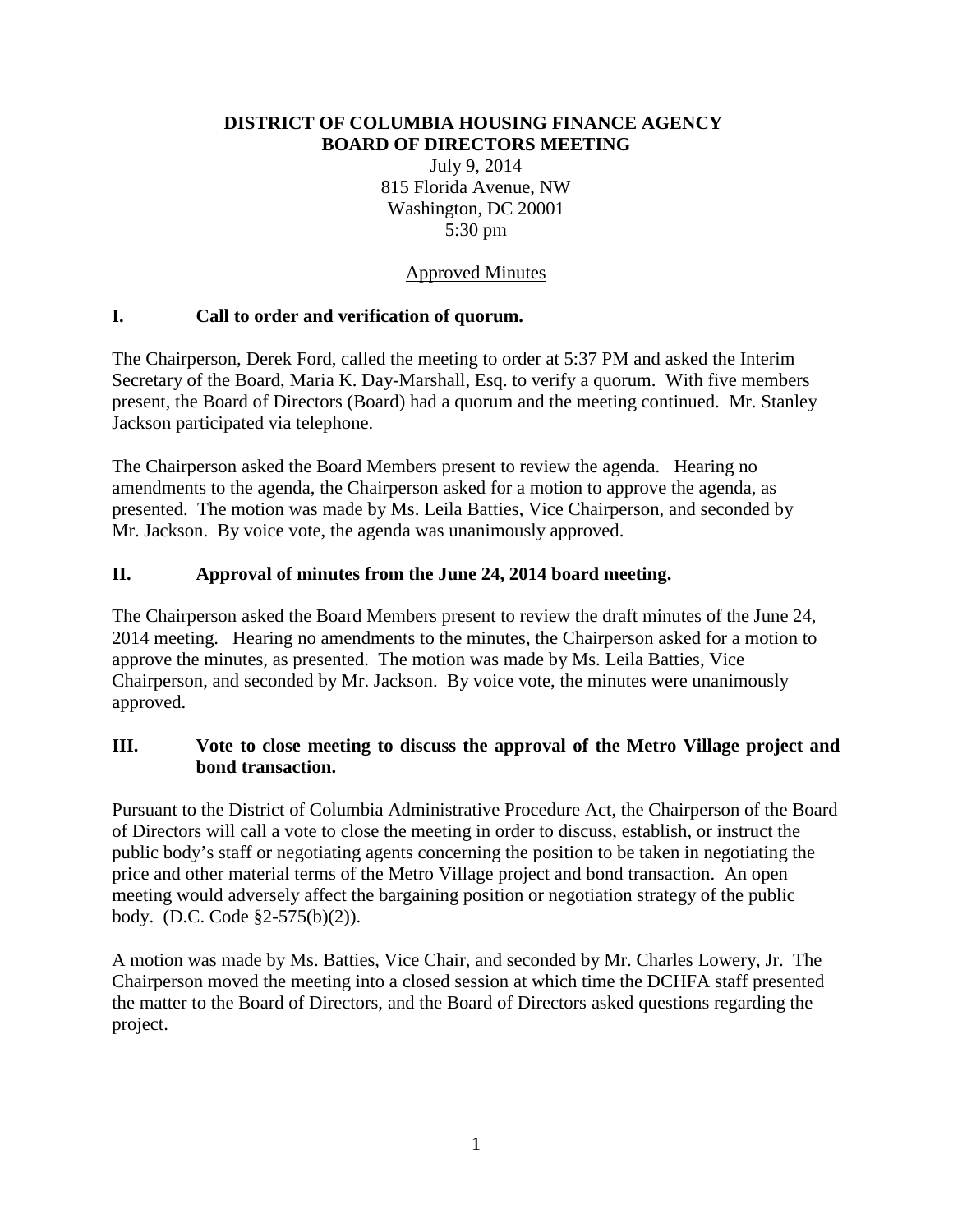# **IV. Re-open meeting.**

The Chairperson reopened the meeting at 6:24 PM.

# **V. Consideration of DCHFA Final Bond Resolution No. 2014-07 for the approval of Metro Village.**

Ms. Day-Marshall, Interim Secretary to the Board, introduced the resolution to the Board for their consideration. Ms. Day-Marshall then introduced Mr. Anthony Waddell to present the matter to the Board.

Mr. Waddell, Director of Public Finance, presented the project to the Board of Directors. Mr. Waddell introduced members of the development team that included Don Tucker, AHD, Inc., Mike Tucker, Bruce Levin, Keystar LLC, Kent Neumann of Eichner, Norris and Neumann as counsel to the Placement Agent, and Trevor Tullius of Squire Patton Boggs, Bond Counsel.

The project, located in the Brightwood neighborhood of Ward 4, consists of the acquisition of improved land, the demolition of the existing improvements and construction of 150 unit multifamily housing complex. The 128,000 square foot multi-building complex will be located at 7051 through 7053 Spring Place Northwest, adjacent to the Takoma Park Metro Station. The five story, two building transit oriented development project will be constructed to meet the green community standards, including a community meetings room, an exercise room, a courtyard, a green roof, and exterior terraces.

The total development cost is \$33.9 million, or \$227,000 per unit. The construction budget is \$20 million, or approximately \$134,000 per unit. The project will be financed with short term, tax exempt bonds, LIHTC equity, deferred developer fee, and a subordinate loan from DHCD. The long term financing will be funded from the proceeds of an FHA mortgage loan. The bonds will be 100 percent cash collateralized. There is no operating subsidy for the project.

The bedroom mix is as follows: 24 efficiencies, 98 one bedroom units, 28 two bedroom units, for a total of 150 units. 80 percent of the units will be set aside at 60 percent of AMI, and 20 percent of the units will be rated at the market rate.

The closing is targeted for the end of the month.

Questions asked by the Board of Directors included the following:

- Is the alleyway public, and is it existing? The development team responded yes to both questions.
- Will some residents' entry doors open to the elements? The development team answered yes, some of the residents' entry doors will open to the courtyard while other residents' entry doors will open to a hallway.
- Did the project receive a map amendment to allow for the density on site? The development team answered, no amendment was needed. The project received a parking and loading clearance.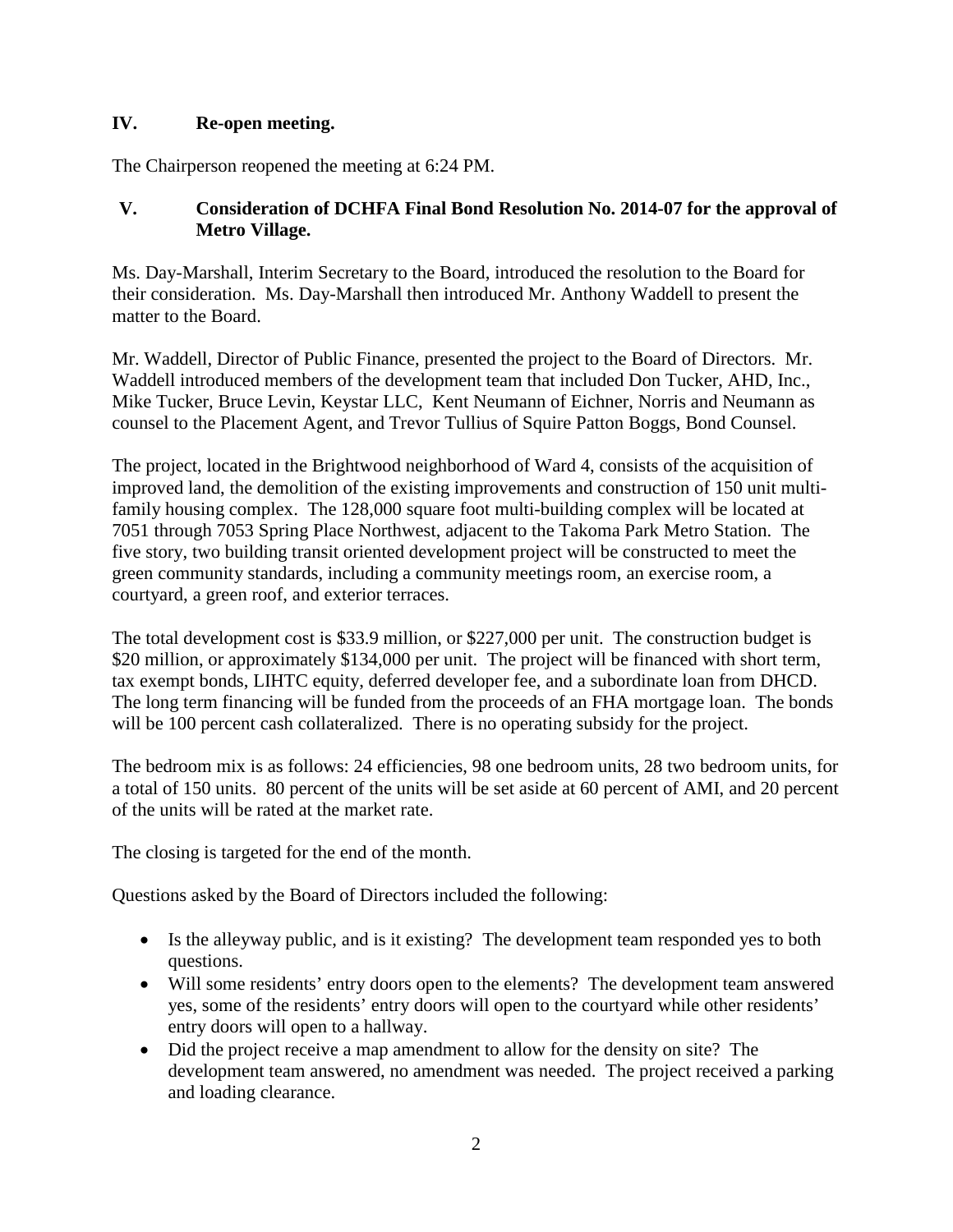- Discuss the bike trail. The development team stated that the bike trail was added due to an agreement that the team has with WMATA.
- Discuss the bedroom size and mix. Are the sizes similar to other projects? The development team responded that yes, the sizes were similar to previous projects and similar to the project financed on Georgia Avenue (3 Tree Flats). At Metro Village, there are many different unit shapes, sizes and types given the design. Some of the larger units will be one and two bedroom lofts on the top floor.
- What are your plans for resident services? The development team stated that they organize the residents and help them create a tenant organization. Then the development team works with the tenants to determine the type of services needed and what activities the tenants would like to have on site. Also, Promised Land Baptist Church will be assisting with after school activities.
- What types of amenities are available for children? The development team responded that there is a community room in the building, on the ground floor of Building 1, which can also be used as an activity space. In addition, there are terraces for some units, a courtyard in Building 1, and an exercise room in Building 2.
- Are the transit subsidies that are being offered to residents indefinite? The development team responded yes. The tenants can choose from a car share membership, a metro card or a bike share membership.
- Who is your investor? The development team responded that the investor is primarily M&T and it is a private placement.

A motion was made by Mr. Jackson, and seconded by Mr. Lowery, Jr. The Interim Secretary called the roll, and the motion carried with 5 votes in the affirmative.

## **VI. Interim Executive Director's Report.**

- **SOME Event –** The Harry and Jeanette Weinberg building will hold a ribbon cutting on Thursday, July 10, 2014 at 11 am.
- The Eastbrooke Apartments project closed on its financing on July 2, 2014. A summary of the transaction is in your Board package.
- **Volume Cap** A handout showing the available volume cap was distributed to the Board. For 2011 there is \$250 million in volume cap available, all allocated for multifamily, for 2012 there is \$200 million in volume cap, all allocated for multifamily and for 2013, there is \$225 million in volume cap, all dedicated to multifamily. Each of the DCHFA's allocations is a portion of the city's total annual allocation.
- **RFP for Real Estate Advisory Services –** The draft solicitation will be ready by next week.

## VII. **Other Business**.

• **Budget Update – Second Quarter of Fiscal Year 2014 Budget Progress Report** – The Interim Executive Director provided the 2<sup>nd</sup> quarter FY 2014 budget progress report. Each quarter's progress report is available about 45 days after the end of the quarter.